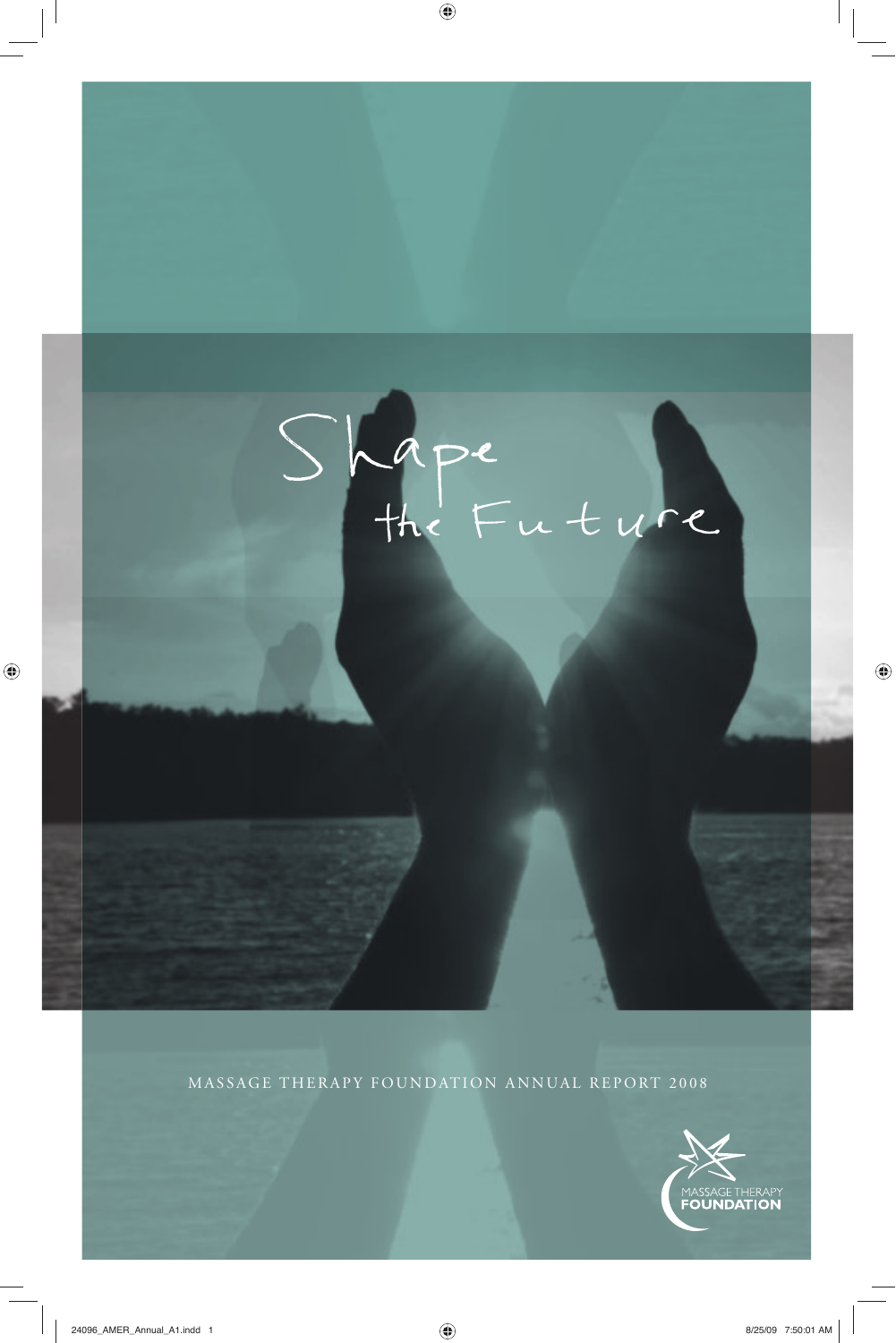### **OPERATING STATEMENT | FISCAL YEAR 2008-2009**

### REVENUES

⊕

### GUIDING PRINCIPLES

### THE FOUNDATION

COMMITS TO: UPHOLDING the principles of philanthropy. CONTRIBUTING to the understanding and appreciation of massage therapy. INCREASING the Foundation's influence, credibility, and visibility in health and wellness. SUSTAINING the Foundation's organizational effectiveness. FOSTERING the spirit of collaboration.

### GOALS

⊕

1 Advance research on therapeutic massage and bodywork. 2 Foster massage therapy initiatives that serve populations in need. 3 Promote research literacy and capacity in the profession. 4 Support the evidence-informed practice of therapeutic massage and bodywork based upon available research, client factors, and practitioner experience and judgment. 5 Fortify the Foundation's financial resources and organizational effectiveness.







### EXECUTIVE SUMMARY

Operational and Programmatic Highlights – In 2008, the Foundation was pleased to grant an all-time record of more than \$137,000 to fund five research and nine community service grants. We also chose to sponsor two important conferences; the 2009 Fascia Congress and the 2009 North American Research Conference on Complementary and Integrative Medicine (NARCCIM). Although our support of these conferences was not budgeted for, we felt our participation as a sponsor was vital. Additionally, the board of trustees voted to host both a Best Practices Symposium and a second Highlighting Massage Therapy in CIM Research conference, which will take place in Seattle, May 2010. In August 2008 we launched the International Journal of Therapeutic Massage and Body

work, and lastly, we maintained our case report contest activities.

 Revenue and Losses – 2008 was a year most investors would prefer to forget. The MSCI World Index fell by 40%, representing the weakest annual performance since the index started in 1970. The 39% fall in the S&P 500 was the worst since 1931.\* As such, the Foundation's investment portfolio suffered a \$110,846 (42.8%) decline in value for the fiscal year ending February 28, 2009. We also took a \$72,267 loss in operations due in part to our support of the Fascia and NARCCIM conferences. Another contributor to operational losses was a decline in fundraising dollars, particularly in the area of corporate support. Several regular corporate supporters had to lower their contributions, and some were forced to cut their donation entirely.

On the positive side, support from individuals exceeded our goal by \$10,000 which speaks to their level of commitment.

The Massage Therapy Foundation takes its financial health very seriously and the staff, finance committee, and board of trustees closely monitor the ongoing operational budget as well as the safety of our investments. As we trim our budget and revise our spending strategies, we remain hopeful for a better year in 2009–2010 as we have already seen a sharp increase in our investment portfolio in the first quarter.

\*source: Citigroup Global Markets 2009 Global Equity Outlook – January 7, 2009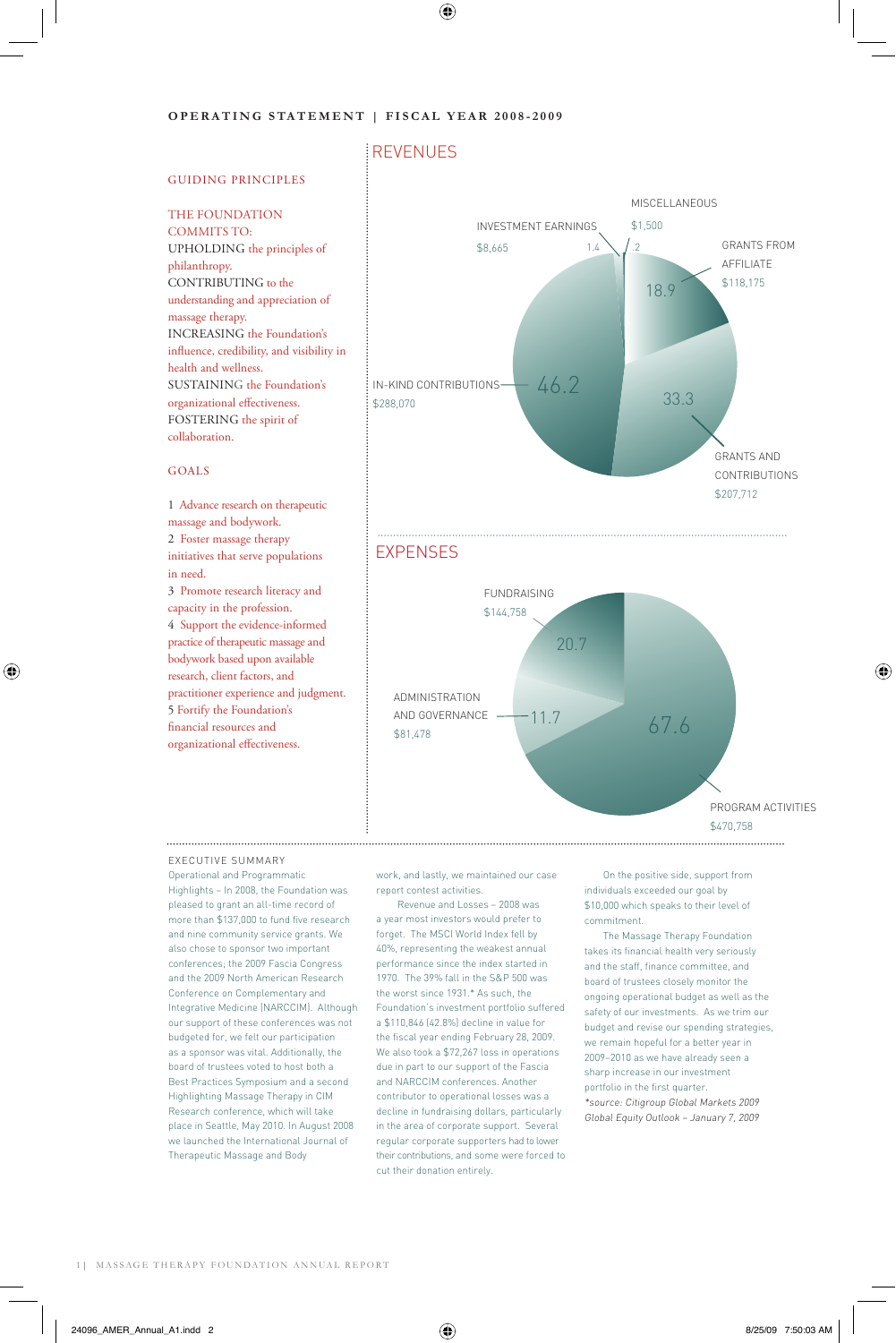### **FROM THE PRESIDENT**

⊕



Dear Friends and Colleagues,

A common question for non-profit organizations today is, "How are we doing financially?" Due to our conservative investment plan, careful spending, and loyal donors, the simple answer is, "Things are not as bad as they could be, but they could be better."

Several of the Massage Therapy Foundation's 2008 fundraising campaigns exceeded their targets. Others, however, fell substantially short of goals that were moderately set based on pledges and previous trends. While our funds for granting are determined by the previous year's fundraising totals, our operating expenses are calculated during the year spent, causing us to fall slightly short of our budget. Our modest reserves will compensate for our shortfall this year, but this is not a long-range solution and our resilience over the next few years will depend on our ability to rethink our financial and program strategies as well as our community-building efforts.

We are blessed with board members, staff members, supporters, and volunteers who have already risen to the challenge and are finding ways to adapt and thrive in the current economic environment. We have identified new funding sources and have reduced spending in thoughtful ways. One result is that you might not see me at your convention or conference. Instead, a number of trustees have volunteered to attend conferences and conventions local to them, sparing the Foundation the travel expenses related to this type of outreach.

We recognize that reducing money for research and community service granting is not an ideal way to address the financial stress. Our work is vital: research on massage therapy is critical for inclusion in the changing health care system and community outreach offers relief to people in need. Our 2008 grants are exploring public health issues like diabetes and childhood obesity, and serving people living on the streets, in orphanages, and on reservations.

That said, due to exceptional fundraising totals in 2007, 2008 represents our largest granting year to date, with \$100,000 designated to massage research, \$40,000 to community service projects, and \$20,000 for the student and practitioner case report contests. But because we were not able to meet our fundraising goals for 2008, we are not able to sustain this level of granting in 2009. We will temporarily restore pre-2007 granting levels to ensure our viability and provide continuity while we evaluate our investments and secure new donors and sponsors for the 2010 Highlighting conference and Best Practices Symposium. Our intent will be to restore and increase our granting levels as soon as is feasible.

Today we celebrate our ongoing ability to fund important projects and research conferences. We celebrate our relationships across our profession and within the research community and integrative medicine. We honor those who work to bring massage to those in our community who live broken or difficult lives. We thank our donors and volunteers who give of themselves to keep our work alive and our contributions exceptional.

Today we celebrate you.

Warmly,

Diana L. Thompson, LMP President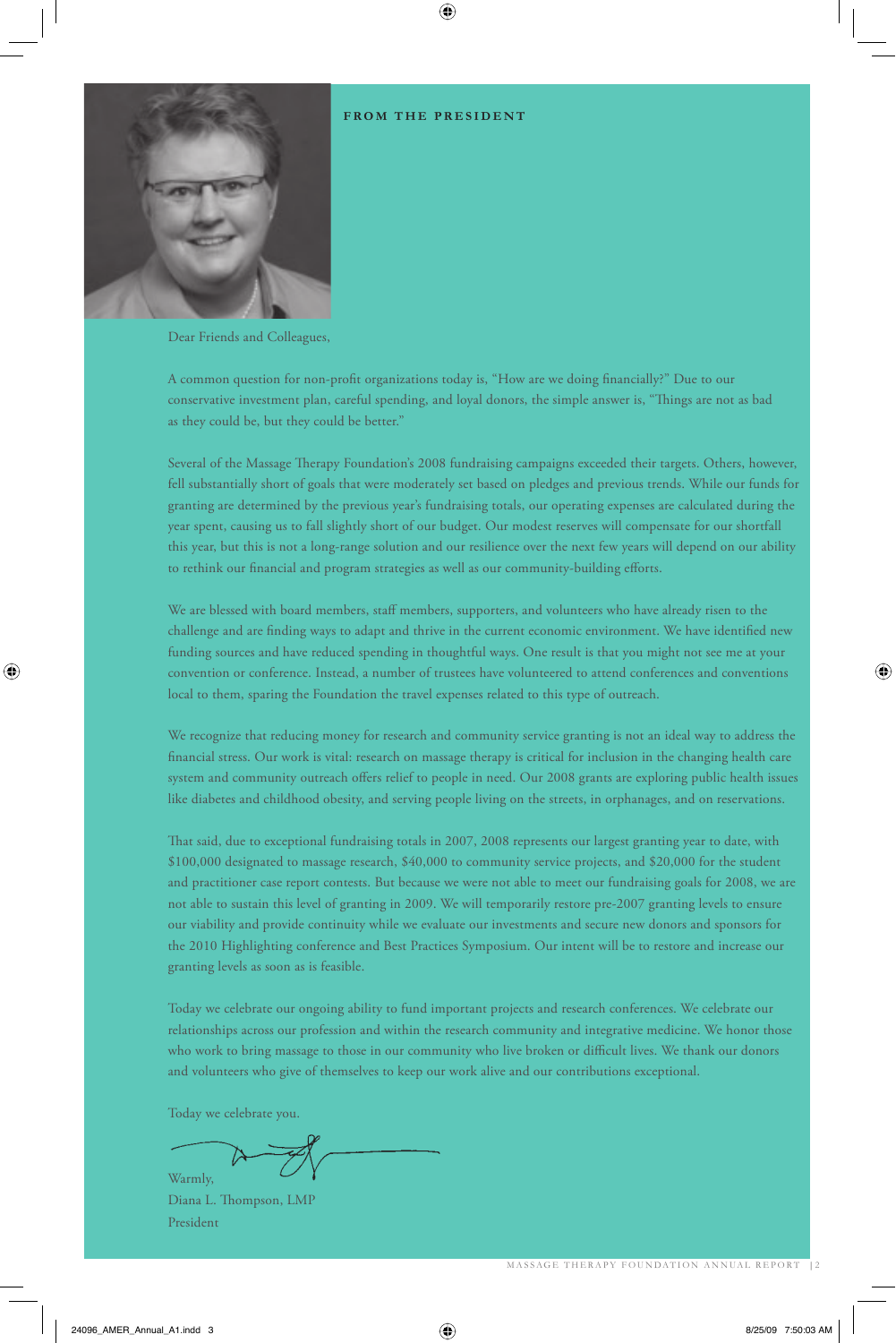◈

### Sustainin

## organizational effectiveness.

A mother massages her infant

nother massages her inf

HEATHER O'LEARY, SWEDISH COVENANT HOSPITAL, CHICAGO, IL INCREASING MOTHER-INFANT INTERACTION, DECREASING DEPRESSION: TEACHING INFANT MASSAGE TO MOTHERS WITH SYMPTOMS OF POSTPARTUM DEPRESSION \$2,283

3 | MASSAGE THERAPY FOUNDATION ANNUAL REPORT

◈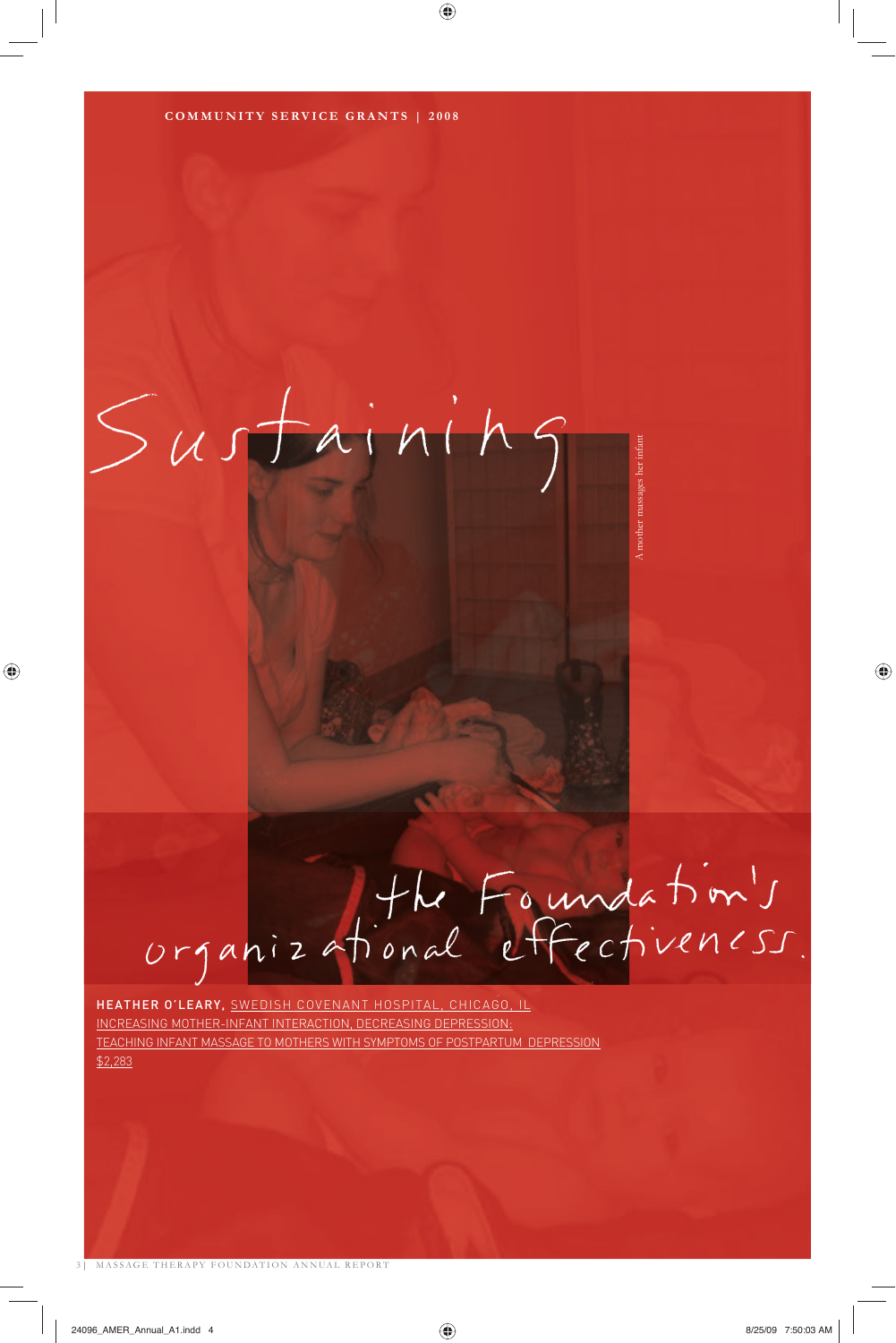*Visit www.massagetherapyfoundation.org to read full summaries of these grant projects.*

⊕

Heather O'Leary is a massage therapist on staff at a Chicago hospital who learned about the Massage Therapy Foundation through being an AMTA member. Her clinical focus is working with moms and babies, many of whom are referred by midwives. Her community outreach program consists of teaching new mothers with severe "baby blues" symptoms (Emberg scale) how to massage their babies, and creating group support interactions where mothers can learn wisdom and coping skills from each other. This is an ongoing program for which the Foundation grant has provided needed resources.

Most of the mothers are trying to manage with little or no support. The goals of the program are to help them cope with stress and depression, to support mother/child bonding, to recommend resources in the community, and to help the babies, who are often colicky or otherwise challenging, to relax, sleep better, and get a healthy start in life. O'Leary has developed her own "Bonding with Baby" survey and has found that through learning to give their infants massages her program participants develop more confidence as moms, feel less isolated, appreciate their babies more as individuals, and find that they have more resources to calm and support them.

One of her current goals is to educate medical personnel in the hospital about the benefits of massage for people like her clients—that it is much more than a luxury.

CARE FOR CAREGIVERS DEB CHARLESTON, Hospice at Home, St. Joseph, MI \$5,000

PROJECT PAEAN: MASSAGE AS MENTAL WELLNESS TOOL: A COLLABORATION TO RETURN TO BALANCE THROUGH TOUCH LORI RUTH KALVERT, Project PAEAN/Breathing Project, New York, NY \$5,000

### HEALING TOUCH: MASSAGE THERAPY FOR THE HOMELESS JUANA LEANDRY, Praxis Housing Initiatives, Inc., New York, NY

\$4,500 Sponsored in part by a grant to the Foundation from BIOTONE

GENTLE TOUCH AND COMPLEMENTARY MASSAGE BETSY QUEEN, Mount

Carmel Health System, Columbus, OH \$5,000

HANDS TO PROMOTE HEALTH LORENE REANO, Santo Domingo Tribe Santo Domingo, Pueblo, NM \$5,000

RUB IT! SIMPLE MASSAGE TECHNIQUES TO ALLEVIATE COMMON AILMENTS **OFSENIORS** ALICIA RECORE, St. Peter's Hospital, Albany, NY \$2,200

### UZBEKISTAN ORPHANAGE MASSAGE THERAPY TRAINING ALISHER SHARIPOV,

Medical Teams International, Tashkent, Uzbekistan \$5,000

HEALTH CARE IS A HUMAN RIGHT: FREE BODYWORK AND HOLISTIC CLINIC FOR HOMELESS INDIVIDUALS SUSAN WEEKS, Health Care Is a Human Right (HCHR), Saugerties, NY \$4,980

MASSAGE THERAPY FOUNDATION ANNUAL REPORT | 4

◈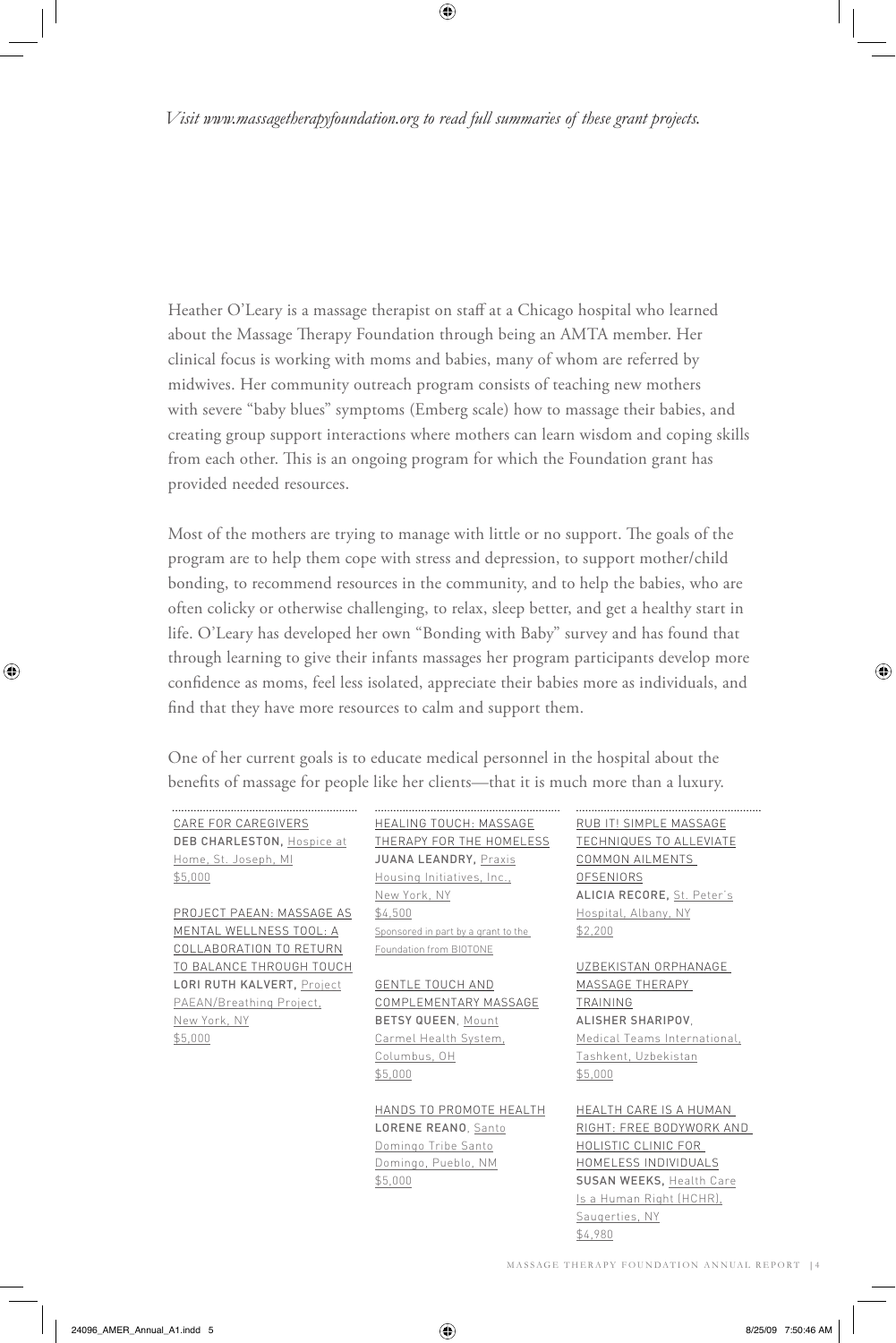### **RESEARCH GRANTS | 2008**

This project has taken a community-based wellness approach to working with teenage girls whose weight, lifestyle and eating habits place them at risk for health concerns such as Type 2 diabetes. The researchers, who are based in a community health center, developed a partnership with Body by Brandy, an inner-city gym program initiated by award-winning trainer Brandy Cruthird. Cognizant of the trust issues that can arise in communities of color because of historical experiences with research, the project focused initially on outreach to the community and families of the girls in the gym program. With the support of the three gym instructors and the backing of engaged and supportive family members, a total of 30 Latina and African American girls, aged 12–17, who had no prior experience of massage, received in-chair treatments after workout classes at the gym.

◈

The gym program, which is supported by federal funding, also includes nutrition/ cooking classes. Integration of massage into this program gave the researchers an opportunity to evaluate whether accessible massage therapy helped influence the program participants to change their way of viewing their health-related choices. Rather than focusing on weight or body mass index, the project employed qualitative methods such as focus group meetings, validated survey instruments and detailed note-taking by the massage therapist to observe whether massage could help improve the girls' health-related attitudes and habits and their sense of self-worth.

Currently in the data analysis phase, the study's results will be reported at the annual meeting of the American Public Health Association taking place November 7–11 in Philadelphia. The principal researcher, Beth Sommers, MPH, Lic.Ac., expressed gratitude to the Foundation's donors for making it possible to fund this type of community-integrated research project.

FEASIBILITY STUDY OF BRAIN TUMOR SETTING STEVE KEIR Duke University \$20,000 Sponsored in part by a grant to the Foundation from BIOTONE

MASSAGE THERAPY WITHIN A STRESS AND COMFORTING: CHILDREN'S RESPONSES TO PILOT RCT OF CANCER THE EFFICACY OF MASSAGE IN PORT-A-CATHETER AMELIORATING THE EFFECTS PLACEMENT OF AN ACUTE SOCIAL **STRESSOR** SETH D. POLLAK, PHD Waisman Center for Neuroscience, University of Wisconsin, Madison \$20,000

PATIENTS UNDERGOING JENNIFER ROSEN, MD Boston Medical Center \$20,000

DESCRIPTIVE COMBINED-METHODS STUDY OF ALBERTA'S CAM MANUAL THERAPISTS MARJA VERHOEF, PHD Faculty of Medicine, University of Calgary \$18,462

5 | MASSAGE THERAPY FOUNDATION ANNUAL REPORT

◈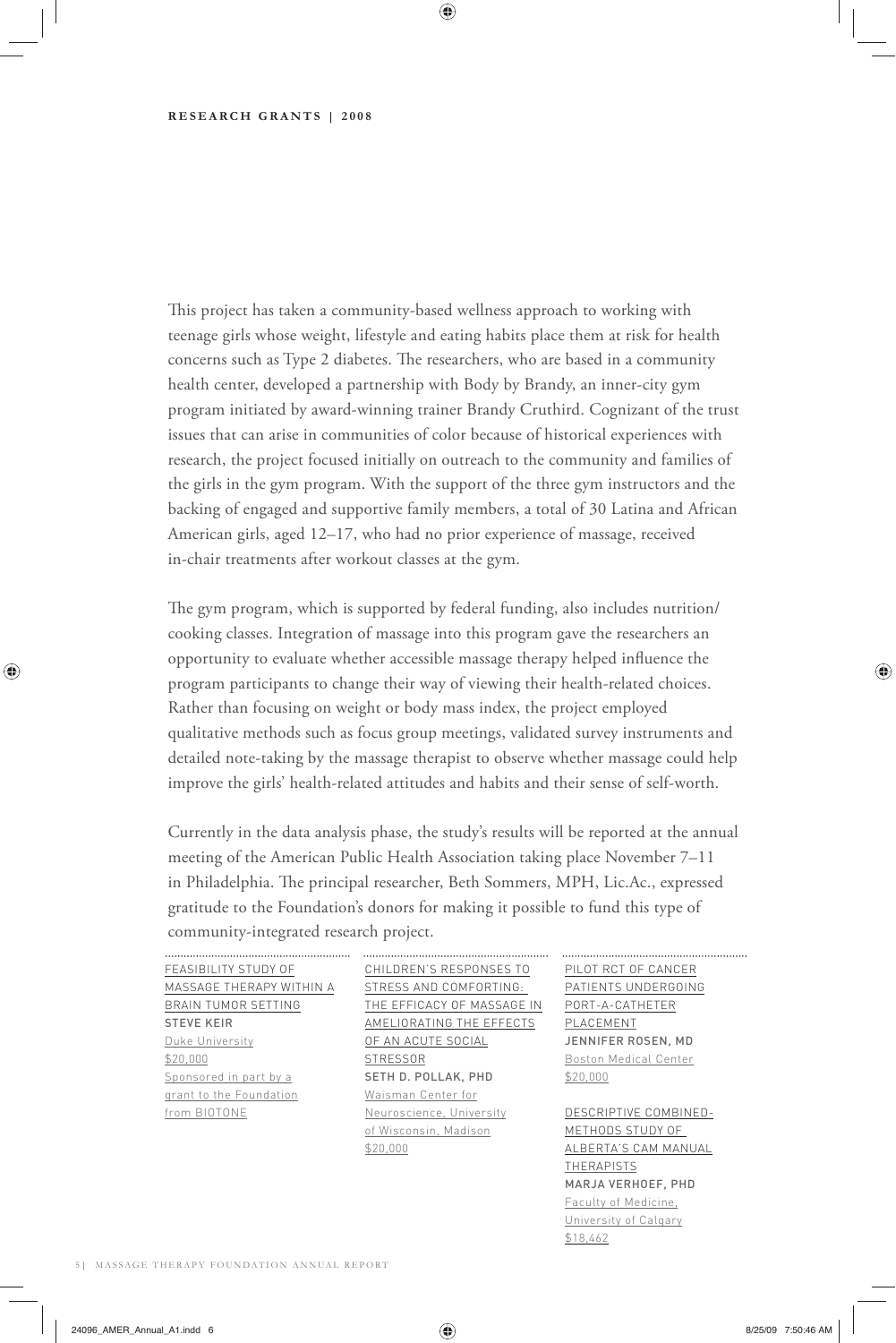

◈

◈

 $\bigoplus$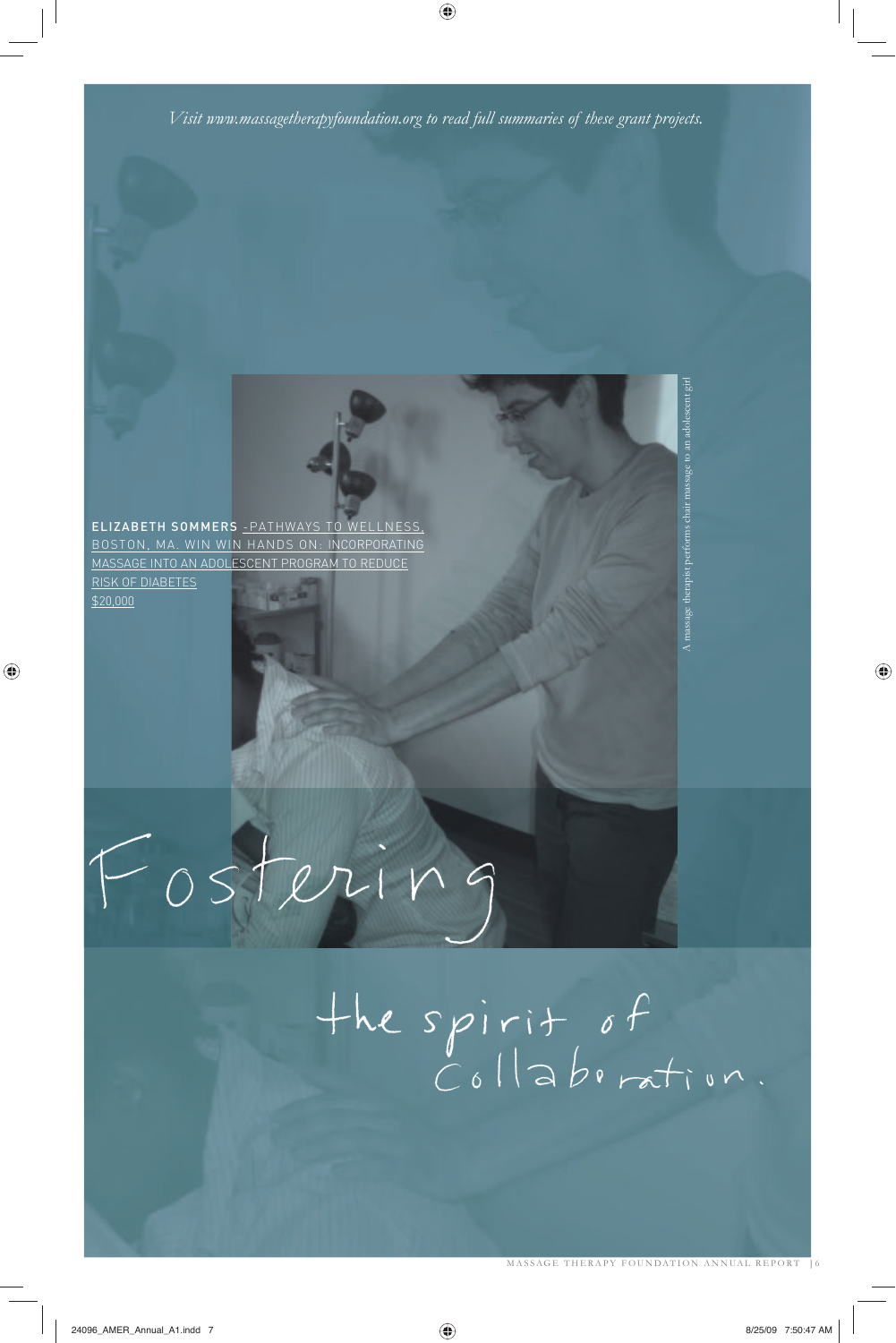

 $\bigoplus$ 

7 | MASSAGE THERAPY FOUNDATION ANNUAL REPORT

 $\bigoplus$ 

 $\bigoplus$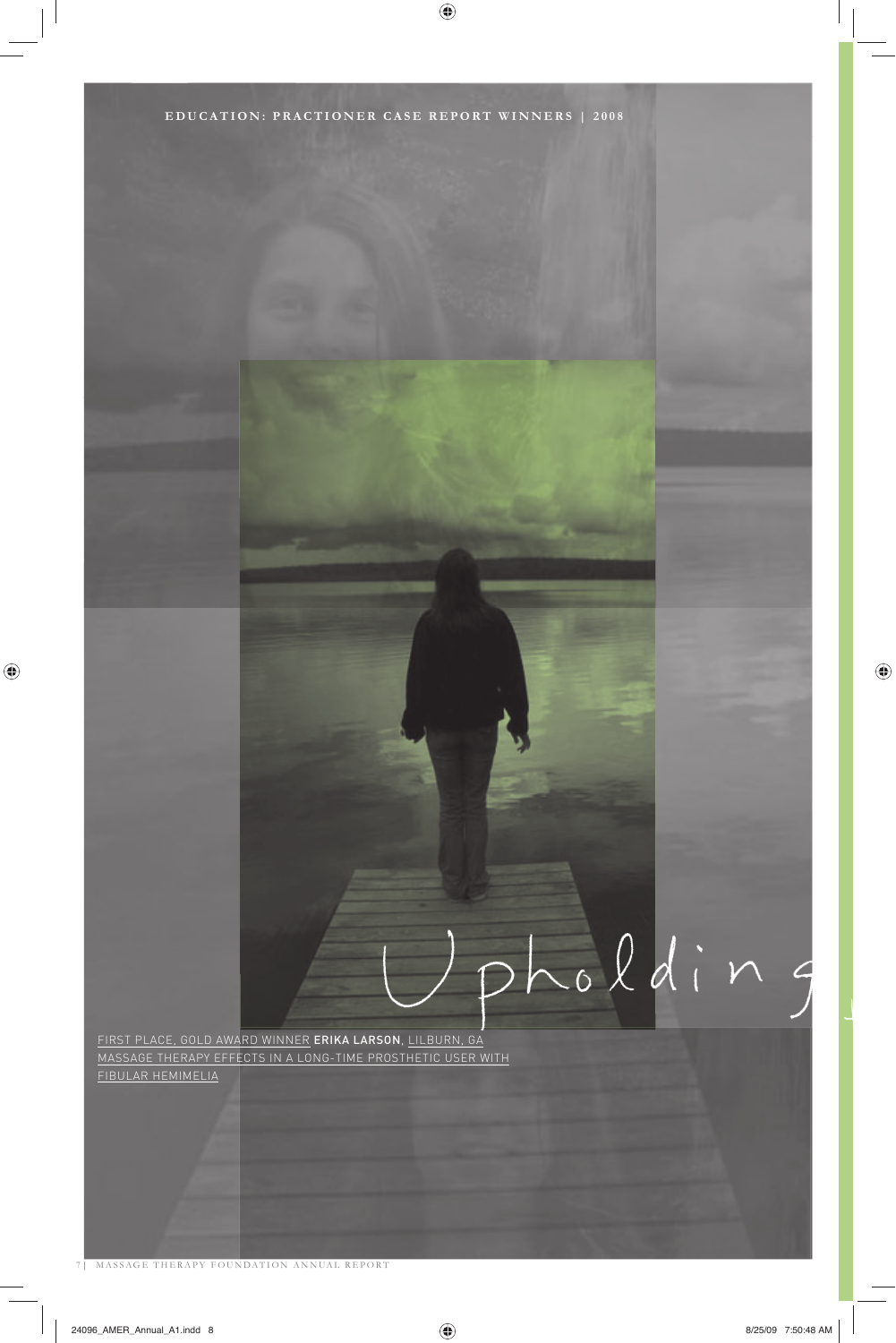◈

"I enjoyed the process of delving into the unknown, thinking critically to integrate various disciplines and deduce a treatment protocol well suited to investigate a topic of choice. The challenge of examining a research question through the lenses of both the art and the science of massage therapy was made all the more rewarding as I received the opportunity to witness how profoundly massage therapy can affect an individual. Participation in the Massage Therapy Foundation's professional practitioner's case report contest lead me to the realization that although exploration in such a manner as to attempt to quantify the benefit or lack thereof of a specific therapeutic massage protocol to a specific problem is by nature limited, the journey to further the scientific understanding of massage therapy must begin somewhere."

*Erika Larson 2008 Practitioner Report Gold Award Winner*

SECOND PLACE, SILVER AWARD WINNER THE EFFECTS OF MASSAGE THERAPY IN TREATMENT OF CHRONIC PLANTAR FASCIITIS GLENDA KELLER, RMT, BPHE Picton, Ontario, Canada

◈

HONORABLE MENTION REDUCTION AND <u>STABILIZATION IN PARKINSON-CTHERAPY FOR LONG-TERM</u> RELATED PERIPHERAL EDEMA WITH THERAPEUTIC MASSAGE ROBIN B. ANDERSON, LMT, NCTMB, CPT-ACE, Abingdon, MD

HONORABLE MENTION THE USE OF MASSAGE GLYCEMIC CONTROL IN A TYPE 2 DIABETIC CLIENT SHERRY A. ROBINSON-JACKSON, Shreveport, LA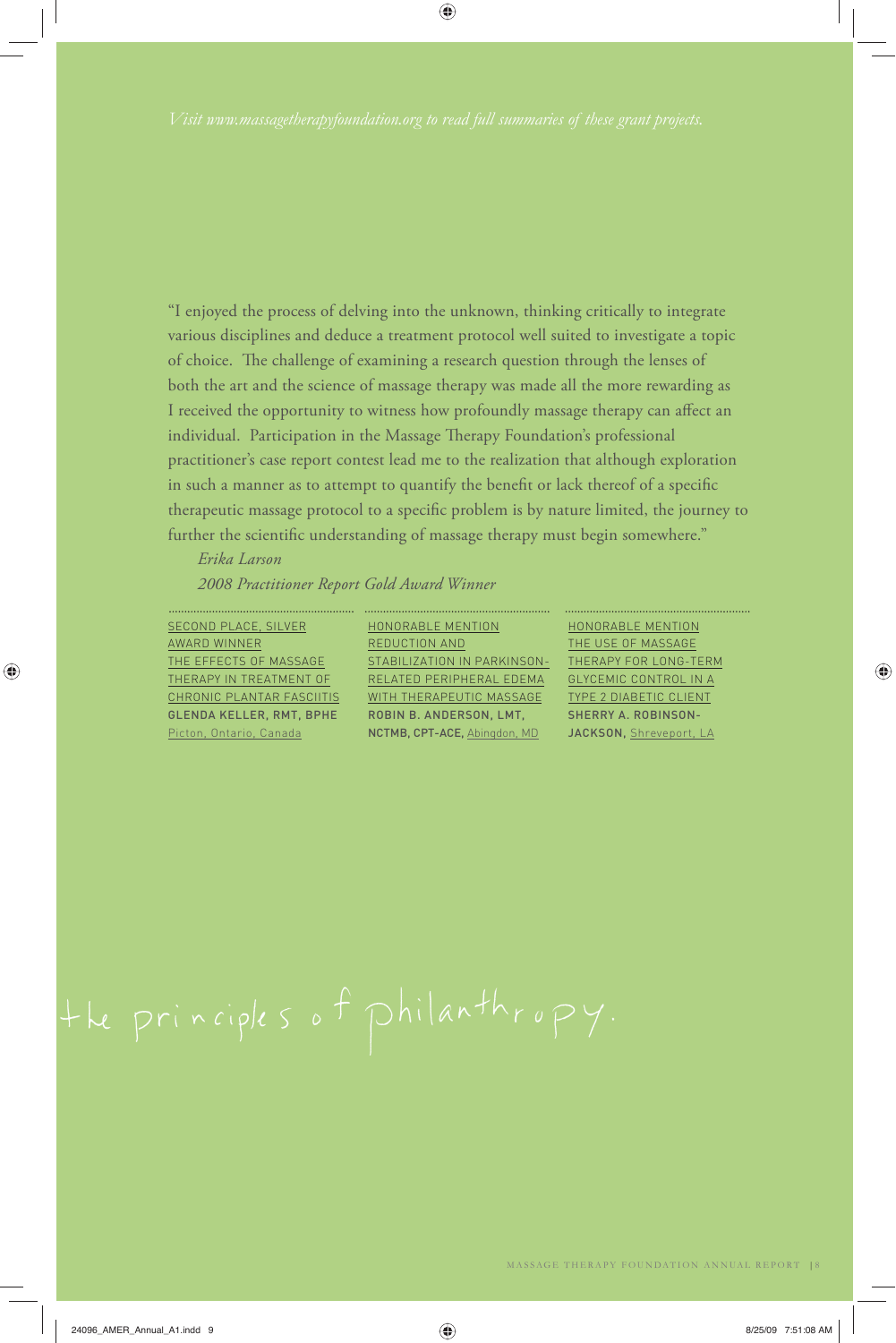### **EDUCATION: STUDENT CASE REPORT CONTEST WINNERS | 2008**

⊕

*Sponsored in part by a grant to the Foundation from Associated Bodywork and Massage Professionals (ABMP)*

"I loved doing the research, reading other people's studies, poring through articles the whole process! The challenge of the work in practical application and the rewards of having a happy research client made my school experience so much more. I have been reading about massage research since graduation, as it deepens my practice and provides a firm foundation for the work that I do. Thank you, massage researchers!"

 *Jenny Dailey*

### *2008 Student Case Report Contest Silver Award Winner*

FIRST PLACE, GOLD AWARD WINNER TREATING FATIGUE IN MULTIPLE SCLEROSIS WITH MASSAGE THERAPY CATHERINE HANSON: Kiné-Concept Institute, Ottawa, Ontario, Canada

⊕

SECOND PLACE, SILVER AWARD WINNER BULIMIA NERVOSA AND MASSAGE: A CASE REPORT EXAMINING BODY AWARENESS WITH CO-MORBIDITIES ANXIETY AND DEPRESSIO JENNY DAILEY: Brian Utting School of Massage, Seattle, WA

THIRD PLACE, BRONZE AWARD WINNER MASSAGE THERAPY AS A METHOD TO DECREASE FORWARD HEAD POSTURE, INTERNAL SHOULDER ROTATION AND ANXIETY: A CASE STUDY LEIGH JONAH: Kiné-Concept Institute, Ottawa, Ontario, Canada

HONORABLE MENTION EFFECTS OF MASSAGE IN SUSTAINING PERFORMANCE AND LIMITING SORENESS IN A MULTI-PERFORMANCE SPORTING EVENT MARY JANE CALVERT: Cortiva Institute, Colorado

HONORABLE MENTION THE EFFECTS OF MASSAGE THERAPY ON MILD STRUCTURAL SCOLIOSIS IN THE THORACIC SPINE RESULTING IN POSTURAL CHANGES, MUSCLE FATIGUE, SLEEP DISTURBANCES AND CHRONIC HEADACHES MEAGAN ROBACK: Kiné-Concept Institute,

Ottawa, Ontario, Canada



⊕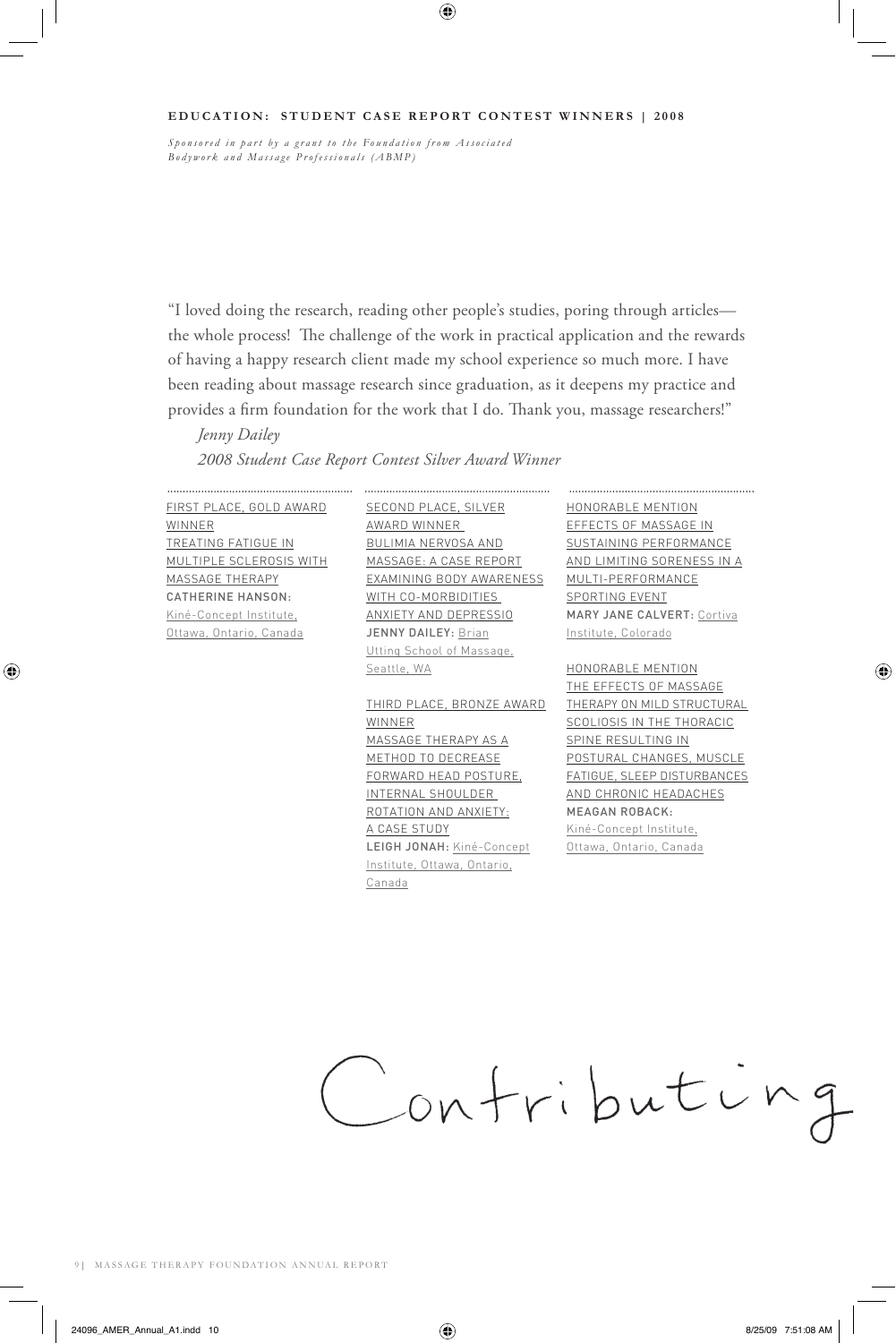*Visit www.massagetherapyfoundation.org to read the abstracts of these award winning case reports.*

◈

SECOND PLACE, SILVER AWARD WINNER JENNY DAILEY: BRIAN UTTING SCHOOL OF MASSAGE, SEATTLE, WA BULIMIA NERVOSA AND MASSAGE: A CASE REPORT EXAMINING BODY AWARENESS WITH CO-MORBIDITIES ANXIETY AND DEPRESSION



to the<br>understanding and appreciation of massage therapy.

◈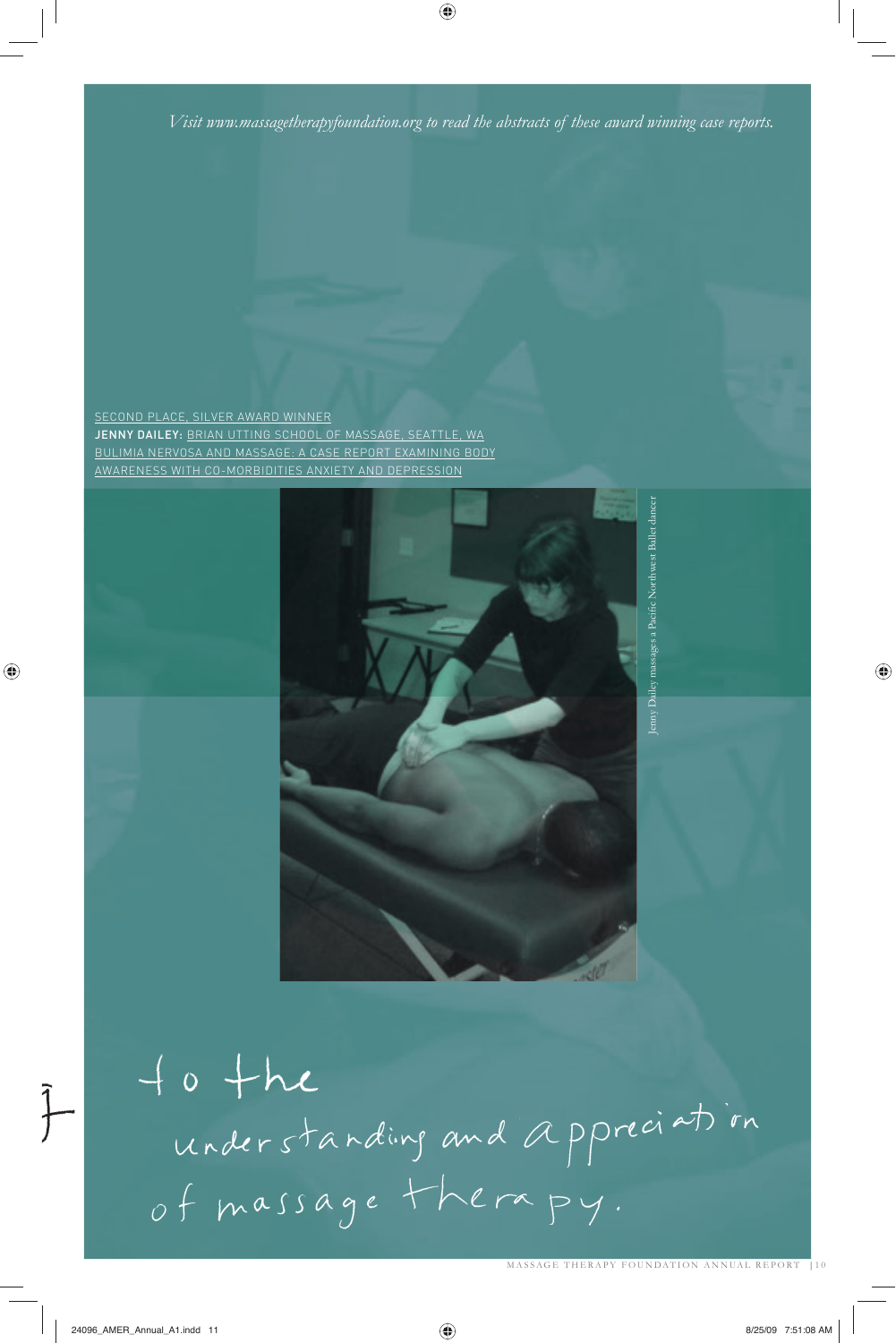### **ONGOING AND FUTURE INITIATIVES**



◈

HIGHLIGHTING MASSAGE THERAPY IN CIM RESEARCH MAY 13-15, 2010 RED LION HOTEL SEATTLE, WA

al Journal of Therapeutic Massage & Bodywork<br>rch, Education, & Practice

◈

### THE IJTMB LAUNCHED IN AUGUST 2008 AND HAS SINCE PUBLISHED FOUR ISSUES. The IJTMB

is an online, peer-reviewed, open-access scientific journal for the therapeutic massage and bodywork profession, and is available free of charge.

The IJTMB is available at www.ijtmb.org.

The Massage Therapy Foundation is pleased to present the second Highlighting Massage Therapy in CIM Research conference. This three-day conference will bring together massage and manual therapy practitioners, educators, CIM researchers, allied health professionals, and others interested in massage research. Current research related to massage and manual therapies will be presented, with a special focus on translational research and public health. Online registration opens October 30, 2009.

 More information is available at www.massagetherapy foundation.org/research conference2010.html

### TEACHING RESEARCH

LITERACY: An In-Service Event for Teachers In 2009, the Foundation launched Teaching Research Literacy, a continuing education opportunity for massage therapy educators and schools.

Through this program, the Foundation sends a presenter to a participating school to work with faculty members to provide them with skills and ideas for incorporating the basic principles of research literacy into their existing core curriculum. This 8-hour inservice workshop also qualifies for NCBTMB continuing education credits.

♠

 For more information on this program, please visit www. massagetherapyfoundation. org/teach.html

 $Increasing in g$ the Foundation's influence,<br>Credibility and visibility in health and wellness.

11 | MASSAGE THERAPY FOUNDATION ANNUAL REPORT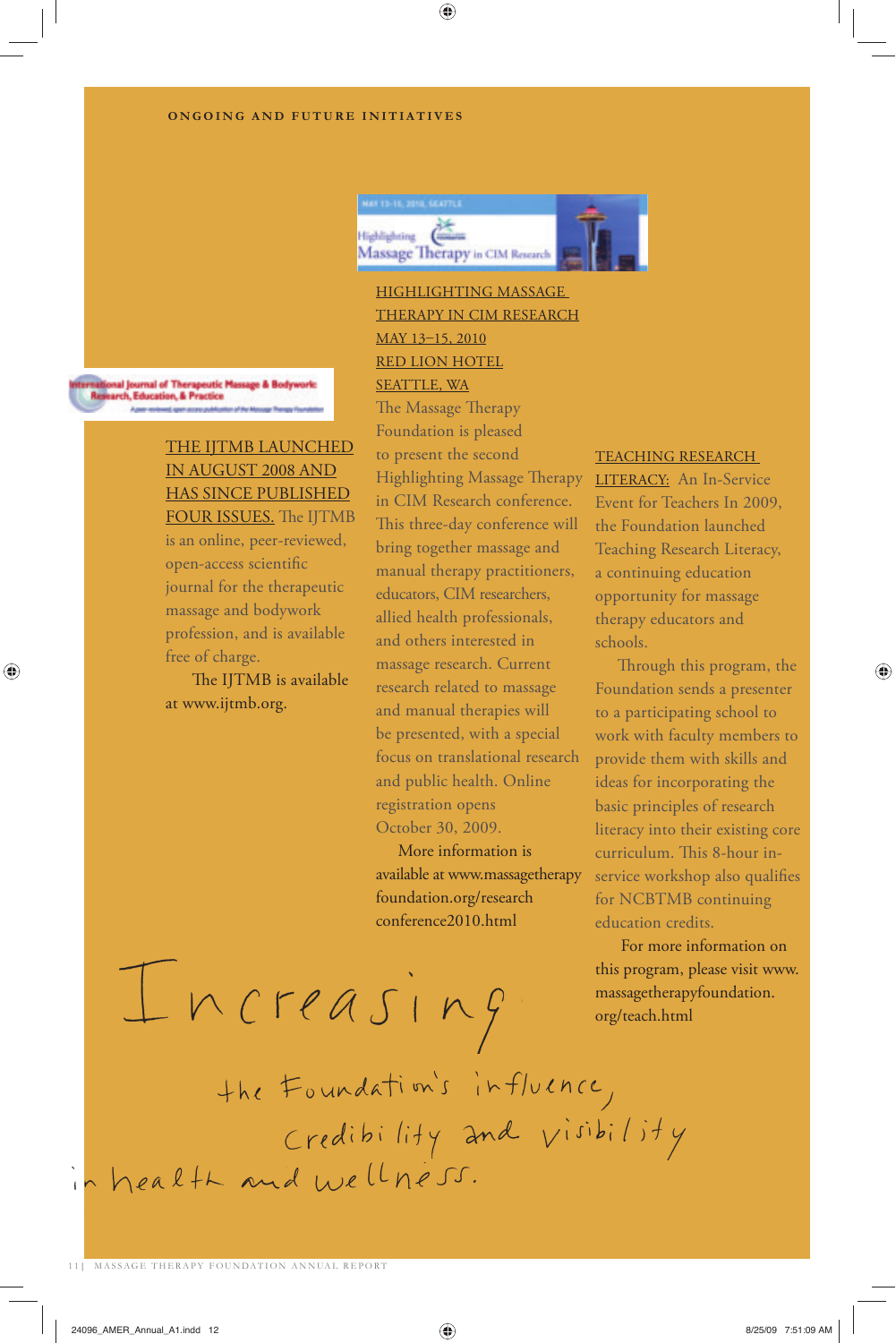### HONOR ROLL OF DONORS **HONOR ROLL OF DONORS | 2008**

"Massage Envy recognizes the importance of research and community service in the massage therapy profession and is honored to be able to contribute to the Massage Therapy Foundation. We believe the work done through this group benefits all of us in the massage profession." - CG FUNK, VICE PRESIDENT OF INDUSTRY RELATIONS AND PRODUCT DEVELOPMENT

 $\bigoplus$ 

"My annual donation to the Massage Therapy Foundation has been a source of great personal pride and satisfaction. I consider this organization to be the actual foundation of our profession. Its strength and continued growth will ensure a stable base for all that we do in the future." - CLIFF KORN, LMT – FOUNDATION TRUSTEE





⊕

### SUSTAINING **BENEFACTOR** .....................................

\$100,000 AND UP



BENEFACTOR .....................................

\$20,000 – \$99,999



PRESIDENT'S CIRCLE ..........................................

\$10,000 – \$19,999



### **BIOTONE**



### TRUSTEE'S CIRCLE

.....................................

\$5,000 – \$9,999



⊕

STEWARD ..........................................

\$1,000 – \$4,999





M.K. Brennan\*^ cortiva institute

Peter D. Harrison Robert and Kathie King\* Clifford W. Korn\* Elizabeth M. Lucas

ilassage<br>Narehouse Nathan Cummings Foundation



### certecting

Spectrum Center School of Massage

 $\ddot{\cdot}$  TMR Leslie Young, PhD\* Ruth Werner\*

### PATRON

..........................................

\$500 – \$999

Robert E. Armstrong At Peace Media Leah J. Bowder Mark W. Dixon, NCTMB - In Memory of Jeff Young Elements Therapeutic Massage Florida School of Massage Stephanie Gillespie Ann Blair Kennedy Kinesis Inc. Elizabeth Krizenesky Massage Magazine Massage Today Jill G. Morris Neal, Gerber & Eisenberg, LLP Angela K. Palmier, NCTMB\* Rolite Company Doreen Rossi Sa-Wan Spa Products Patricia A. Sharpe, PhD, LMT, NCTMB Jeff Smoot^ W. Randy Snyder, DC Soothing Touch Margaret Summerside, MT, RN Diana L. Thompson, LMP\* WinCity Custom Software MASSAGE THERAPY FOUNDATION ANNUAL REPORT |12

- \* DENOTES FOUNDATION VOLUNTEER
- ^ DENOTES AMTA BOARD OF DIRECTOR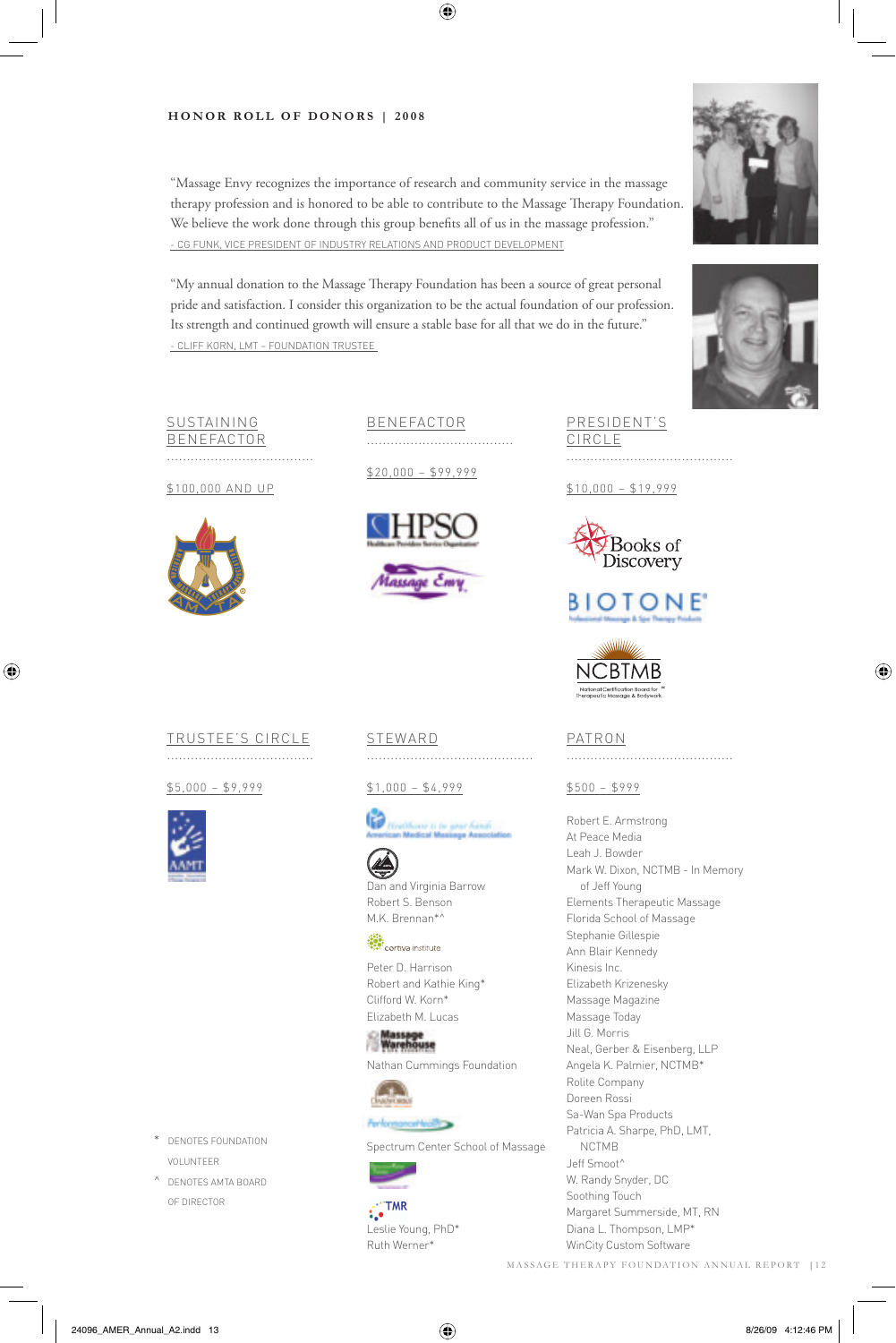### **HONOR ROLL OF DONORS | 2008**

SUPPORTER (\$100–\$499) Virginia L. Abbett John Balletto, LMT, NCTMB\* Linda L. Barrett Ellen E. Belconis Patricia J. Benjamin, PhD K. Monica Biondi Barbara Kerr Black Anita Boser Karen T. Boulanger, NCTMB, MS, PhD (cand)\* Elaine Calenda, AOS, NCTMB Nora Camens Cheryl C. Chapman, RN, HNC, NCTMB Colorado Institute of Massage Therapy John L. Combe, LMT, NCTMB\* Debra Baxter Cooper R. Daniel Cronin Barbara June Davenport, NCMT Ann Webb Davis Daybreak Geriatric Massage Institute DeAnza College Patricia A. Doyle Ellen R. Dugolenski Educating Hands School of Massage Melissa L. Epple, LMT Joseph Ernsteen Brian Fetty Paul Foley Jeffrey Forman, PhD Laurel J. Freeman, BA, LMT Claude Gagnon\* Lynn Gregory and Andrew Biel William J. Greenberg Allissa Haines Sally S. Hacking Lorraine Hancock, RN, CMT Judith M. Harrington Richard Harrington, PhD

Heart of the Valley School of Massage Gil Hedley Patti Ann Heimlich Tim Herbert Maureen Hoock Michael A. Hovi Gail R. Hoyt Glenn M. Hymel, Ed.D., LMT\* Information Systems Consulting Group I-N Touch School of Massage Irene's Myomassology Institute Allison Ishman Jean Ives\* Sharon Marden Johnson, LMT, NCTMB\* Laura Meredith Kenison Kim Kreidel Claudette C. LaRoche Christopher Laxton Kathie Lea Lippincott Williams & Wilkins Massagetablerentals.com Beverly May Nancy McIsaac - In Memory of Karen Wilson Wendy Miner, LMT Maureen A. Moon\* Albert Moraska, PhD\* Glenath Moyle\* Joseph E. Muscolino and Simona Cipriani Jane L. Neumann Nathan Nordstrom Gini Ohlson Richard J. Olcott - In Memory of Val Olcott Carol Osborne-Sheets Kathleen M. Paholsky Cynthia Ann Piltch, PhD, MPH

⊕

Pittsburgh School of Massage Therapy Kathleen Miller Read\* Christine H. Reay Sharon Remaly Cynthia Ribeiro^ Luella Ribeiro Susan Rosen TelePro Temps, Inc. Royal Treatment Enterprises Claude Salerno Sarasota School of Massage Therapy Jan Schwartz\* Susan M. Singer Cheryl L. Siniakin, PhD Julie M. Smith Audrey Snyder, RN, MSN, ACNP, CMT Soma Institute - National School of Clinical Massage Therapy Sutherland-Chan Schools, Inc. Judy Stahl Robert Swanson Rachel S. Swinney TCL Foundation, Inc. Deborah Tuck Dolly A. Wallace Tracy Walton, MS, LMT – In Memory of Cynthia Delano Myers, PhD Kellye Webber Christina Weber Dale Wheeler Dana S. Whitfield Wellington College of Remedial Massage Therapies Pete and Lee Whitridge Lynda Solien Wolfe Wellness at Work World Massage Conference

FRIEND (\$1–\$99) Jennifer Absey, RN Kenneth P. Adler Doris Aguilar Joseph Aliotta Christopher Alvarado, LMT, NCTMB AMTA Indiana Chapter – In Memory of Herb Fanno AMTA Pennsylvania Chapter - In Memory of William Van Gelder AMTA Pennsylvania Chapter - In Memory of Joseph Davanzo AMTA Tennessee Chapter Barry Antoniow Jane Andrews Patricia Archer Adrienne Asta Dorothea V. Atkins, MT, RN Ferne Bachman Barbara Bailey, RN, LMT, PC Anita Bakke

Gay Barefield Chanin Bays Bella Vita, Inc Tom Birmingham Barb Bohaty Winona Bontrager Nelson K. Boyette J.B. Mary A. Brett Trudy B. Brown Christina M. Bunning, LMT, CMCE Gayle E. Burdick Anne Buquing Jane T. Cannizaro Katherine Carroll Donna F. Cloud Jean L. Clough Ellen Vliet Cohen Patricia A. Cooper Teresa Ann Coppage Shelley Cushman Claire Darling, LMT

Anne F. Day Jackie Day Sister Pat Dowler Patricia A. Doyle – In Memory of Jim Morton and In Honor of Millie Joe Morton Lee Daniel Erman Leora Fellus - In Memory of Bento and Carlos Ribeiro Satu Ferentz Julie Finn Kenneth Fisher Sandy Fritz, MS, NCTMB Wilhelmina Gibb Mary Jean Gibbons George C. Glass, LMT, NCTMB Dennis Gorman Fritz Gottfried Keith Eric Grant, PhD Carole A. Gras Larry Gray

13 | MASSAGE THERAPY FOUNDATION ANNUAL REPORT

⊕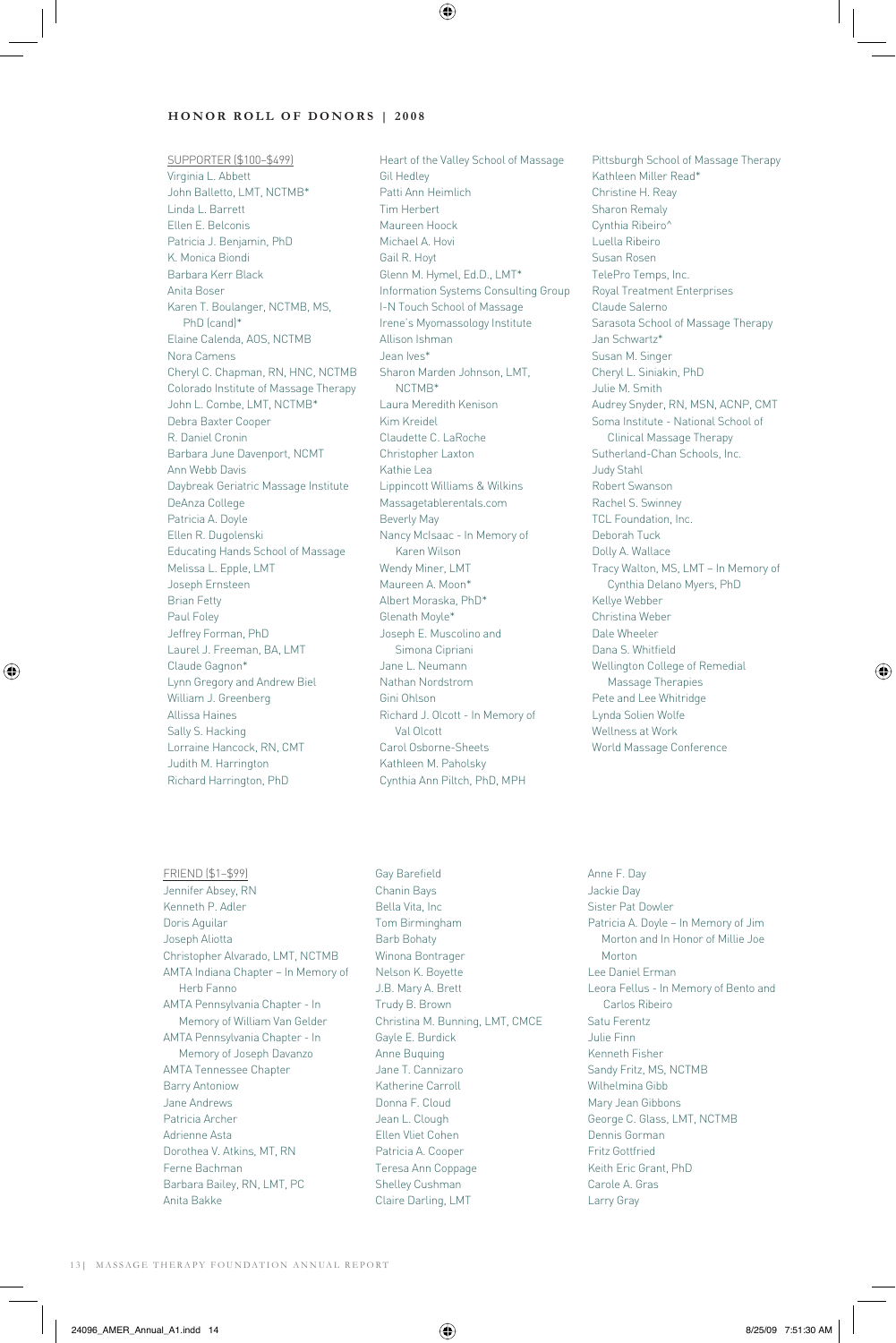$\bigcirc$ 

FRIEND (\$1–\$99) CONT. Brenda L. Griffith Ruth Grimes Allissa Hanes Judith Henkel Laura Henriquez Verhonica Hirst Marcie S. Holding Sidonie R. Hylander Deborah T. Jewett Ron Joganic Faye T. Jones Christine Judson Lucia Kaestner Kathleen M. Keller Diane M. Kinney Joan Meyer Knockel Denise Kozel – In Memory of Dan Parmenter Tamara M. Krenn Colleen M. Kruse Michal B. Kuttler Andrea Langdon Michelle Larson Evelyn S. Lawrence Jenae Lehman Karen S. Lessman-Hughes Lucy Liben, MS, LMT Mark E. Liskey Jamie Listebarger Bernadine Lleto Kelly LoGiudice, LMT Laurie A. Macleod Wendy G. Marsh Jeanie Matthews

IN-KIND DONORS AMTA Council of Schools AMTA Oregon Chapter AMTA Washington Chapter ABMP Schools Forum Curties-Overzet Publications, Inc. Custom Craftworks Florida State Massage Therapy Association worldmassageforum.com

⊕

AMTA CHAPTER DOLLAR-PER MEMBER-CAMPAIGN Arizona California Colorado **Connecticut** Delaware Georgia Hawaii Illinois Iowa Kansas

Kentucky

William R. McKnight Linda B. McNeill, LMBT Kerry Methot Judith Leonora Myers Cherie Monterastelli Moscow School of Massage Christopher A. Moyer, Ph.D. Patricia Murphy Darlene Nadeau Carolyn Scott Naile Sharon R. Nare Sonya Neff - In Memory of Neva L. Winegardner Margaret F. Nelson Virginia J. Nelson Katharine Newman Suzanne Nixon Northwestern Business College Lisa C. Parenteau Gerald Parham – In Memory of Bento and Carlos Ribeiro Joanne M. Pasquariello Sarah Patton Linda S. Pearson Kay S. Peterson Charlotte Phillips Lynn Pinter Alison K. Pittas Joan Pinkert Ann Marie Polich Gianna Pontoni, NCTMB Suzanne F. Price Judith Ralston Mary Rathman Ginny Redpath, LMP

ALTERNATIVE THERAPIES







Maine Massachusetts Michigan Minnesota Mississippi Missouri Nebraska Nevada New Hampshire New Jersey New Mexico New York North Carolina

Sheila D. Resari Mary Kathleen Rose, BA, CMT Karen Russell S.G. Salvo, LMT Judith H. Sanford Donna L. Schiller Karen Schiller Rennae Schmidt Christine Schmitthenner M.G. Schoene Resa S. Schreffler, LMT Sarah Schroeder Margaret L. Smeltz Jennifer Sommerman Sari Spieler Kelley C. Studholme Karla H. Stull Julie A. Szivecz Cheryl L. Tardy, BA, LMT Eileen L. Tatum Nancy Lee Tellier Simon J. Teolis Bruce E. Thomas Margaret Tobakos Louise Tucker Pamela Turci, LMT, NCTMB Efthimios Vlahos Mariesha Watters Keith R. Wells Amanda P. Whitehead Lashandra Willis Darla K. Workman, LMP Frederick A. Zukeran



North Dakota Ohio Oregon South Carolina Tennessee Texas Utah Vermont Washington D.C Washington West Virginia Wisconsin Virginia

EVERY EFFORT HAS BEEN MADE TO INCLUDE ACCURATE INFORMATION FOR ALL DONORS' GIFTS AND CONTRIBUTIONS. PLEASE CONTACT US IF WE HAVE INADVERTENTLY MADE ANY MISTAKES OR OMISSIONS.

MASSAGE THERAPY FOUNDATION ANNUAL REPORT | 1 4